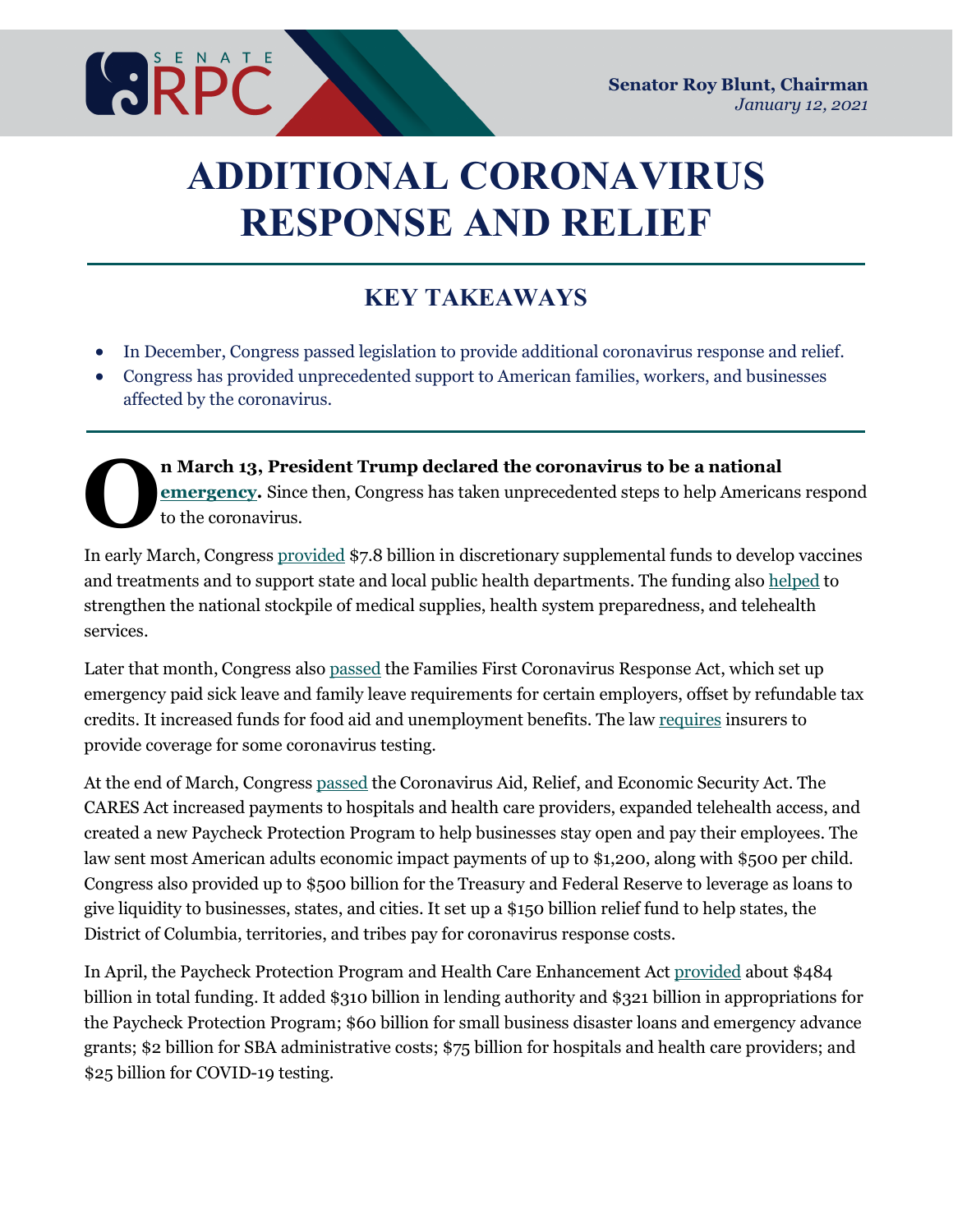In July, Senate Republicans introduced the Health, Economic Assistance, Liability Protection, and Schools [Act.](https://www.rpc.senate.gov/policy-papers/update-on-the-coronavirus-response-heals-act) However, throughout the summer and fall, Senate Democrats blocked repeated Republican efforts to pass targeted COVID relief.

Congress passed, and the president signed, a law to provide additional coronavirus response and relief in December. The relief provisions were included as part of the year-end package, the Consolidated Appropriations [Act,](https://www.congress.gov/bill/116th-congress/house-bill/133/text) 2021. They are primarily included in three divisions of the law.

# **DIVISION M: CORONAVIRUS RESPONSE AND RELIEF SUPPLEMENTAL APPROPRIATIONS ACT, 2021**

## **Department of Health and Human Services**

- Provides \$8.75 billion to the CDC, to remain available until September 30, 2024. These funds may be used to prevent, prepare for, and respond to COVID-19, including through vaccines. Of this money, \$4.5 billion is specifically targeted to states, local governments, territories and tribes for these purposes. \$210 million is specifically provided to the Indian Health Service; and \$300 million is provided to high-risk and underserved populations, including rural communities and minorities. The CDC director is required to provide an updated and comprehensive vaccine distribution strategy and spending plan to Congress within 30 days of enactment.
- Provides \$1.25 billion to the National Institutes of Health, including \$1.15 billion for research and clinical trials related to long-term COVID-19 studies and \$100 million for the RADx initiative.
- Provides \$4.25 billion to the Substance Abuse and Mental Health Services Administration. Of this, \$1.65 billion is for the Mental Health Services Block Grant, with at least 50% of the funds going to behavioral health care providers.
- Provides \$100 million to the Administration for Community Living Aging and Disability Services Programs to support elder justice and adult protective services programs.
- Provides an additional \$22.9 billion to the Office of the Secretary Public Health and Social Services Emergency Fund to respond to COVID-19, including the development of countermeasures and vaccines.
- Provides \$48.3 billion to the Public Health and Social Services Emergency Fund:
	- $\circ$  \$22.4 billion to states for testing, contact tracing, and public health surveillance, with \$2.5 billion targeted to high-risk and underserved populations and \$790 million to the Indian Health Service.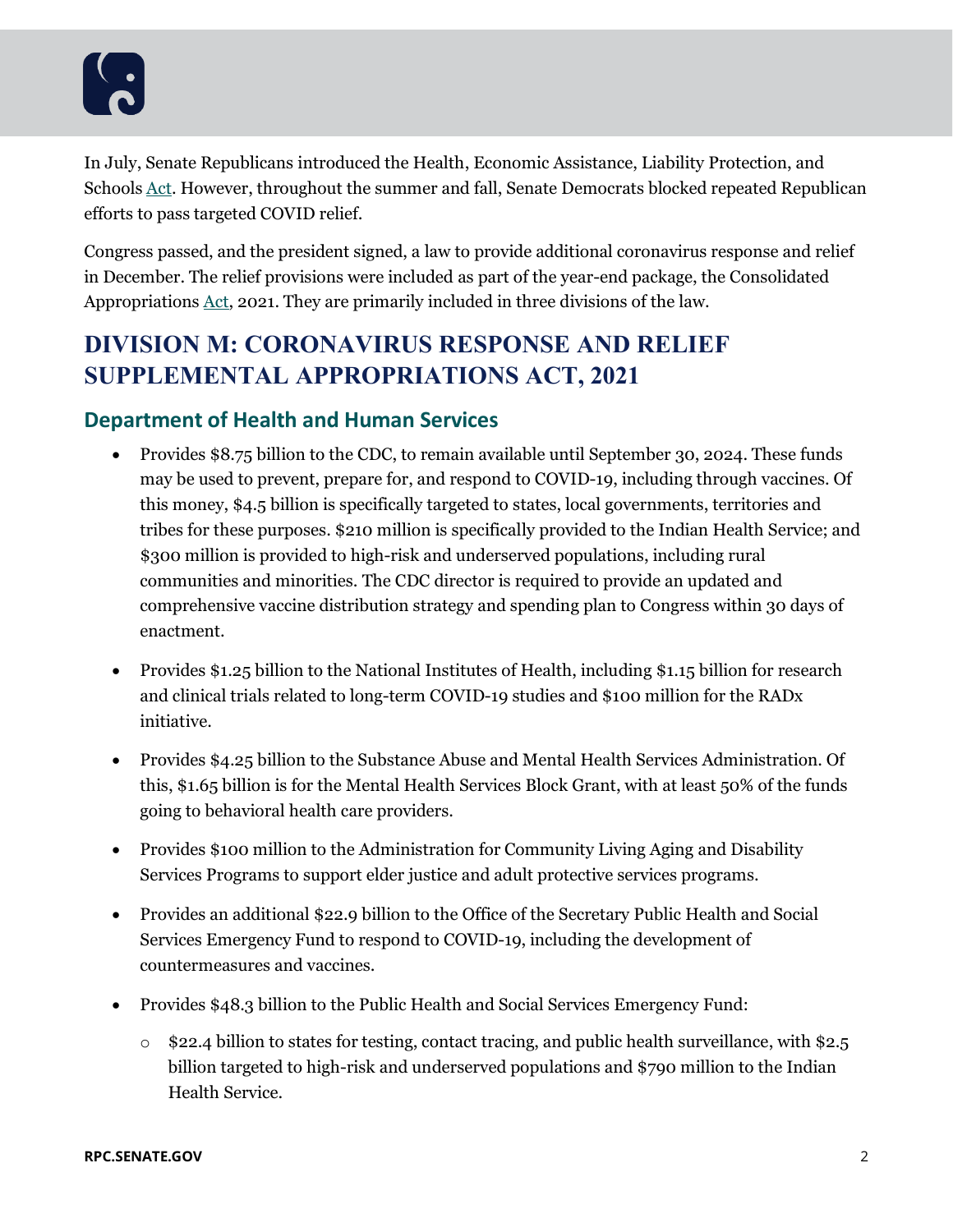- o \$3 billion to the Provider Relief Fund. The funding will remain available until expended to reimburse health care providers for expenses or lost revenues due to coronavirus. The law clarifies the definition of lost revenue and allows hospital systems to transfer targeted distributions to hospitals within their system.
- o \$19.7 billion to the Biomedical Advanced Research and Development Authority for the procurement of COVID-19 vaccines, treatments, and diagnostics.
- o \$3.25 billion to the Strategic National Stockpile.
- Gives the secretary of health and human services flexibility to transfer funds between agencies, excluding funds from the Provider Relief Funds and testing, contract tracing, and surveillance funds.
- Provides \$10 billion through the Child Care and Development Block Grant program, to be used for things such as helping families cover copayments and tuition, to help providers affected by lower enrollment or closures. The funds also may be used for covering providers' fixed costs and increased operating expenses to help them reopen or stay open.
- Provides \$250 million to help Head Start programs with additional costs related to COVID-19.

## **Department of Education**

- Provides \$81.9 billion through the CARES Act's Education Stabilization [Fund.](https://www.rpc.senate.gov/policy-papers/education-aid-in-congress-coronavirus-response) It includes:
	- o \$54.3 billion for elementary and secondary education.
	- o \$22.7 billion to institutions of higher education, to use for COVID-19 related institutional costs and for financial aid grants to help students cover emergency costs.
	- $\circ$  \$4.1 billion in flexible funding allocated to state governors, to direct to coronavirus response priorities for K-12 education, institutions of higher education, child care, and early childhood education. Of this total, the bill reserves \$2.75 billion for emergency assistance to private K-12 schools. Public agencies will control the funds and administer the assistance to private schools.
	- o Reserves \$409 million each for the Bureau of Indian Education and outlying areas.

## **Department of Transportation**

• Provides \$2 billion for airports: \$1.75 billion for commercial service airports; \$200 million for commercial service airports to aid concessionaires; \$45 million for general aviation airports; and \$5 million for small communities to bolster air service.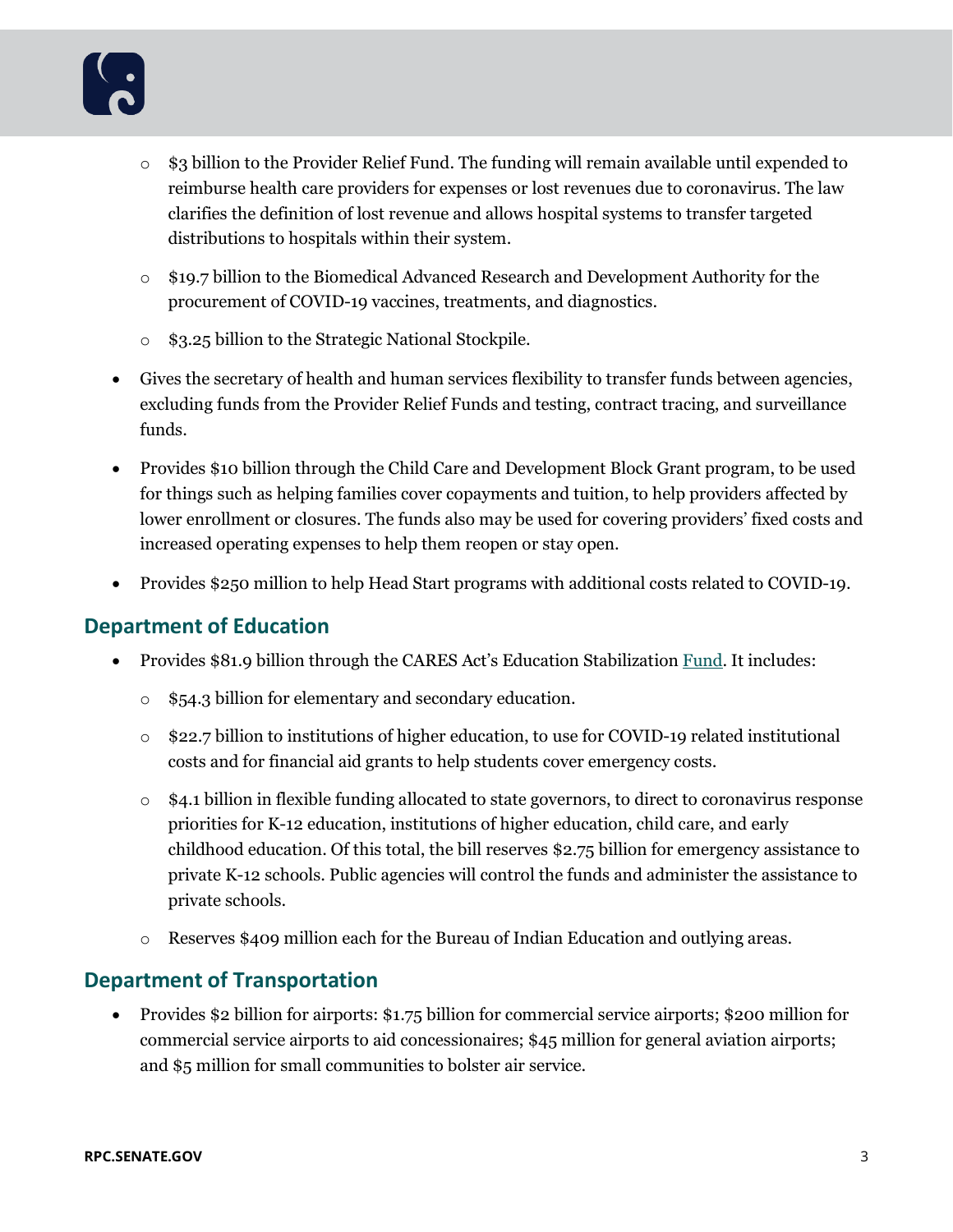- Provides \$10 billion for highways: \$9.8 billion for state departments of transportation via the existing Surface Transportation Block Grant program; \$115 million for the Tribal Transportation Program; \$36 million for the Puerto Rico Highway Program; and \$9 million for the Territorial Highway Program.
- Provides \$1 billion for Amtrak: \$655 million for the Northeast Corridor and \$345 million for the national network. Includes language to restrict Amtrak from enacting additional cuts to longdistance service and prevents additional employee furloughs.
- Provides \$14 billion for Transit Infrastructure Grants: \$13.3 billion for urbanized areas; \$679 million for non-urbanized areas; and \$50 million to states to support transportation service for older and disabled people.

## **Department of Homeland Security**

• Provides \$2 billion for FEMA's Disaster Relief Fund for funeral-related expenses*.*

# **DIVISION N: ADDITIONAL CORONAVIRUS RESPONSE AND RELIEF**

# **Title I – Health Care**

- Provides \$3 billion, available until expended, to increase payments under the Medicare physician fee schedule, increasing physician payments for all services by 3.75% in 2021.
- Extends the temporary suspension of Medicare sequestration, which was set to expire on December 31, 2020. Payments to all providers are increased by 2% for the first three months of 2021.

## **Title II – Assistance to Individuals, Families, and Businesses**

#### *Unemployment Insurance*

• Extends through mid-March the CARE Act's "pandemic unemployment assistance[" program,](https://www.rpc.senate.gov/policy-papers/helping-unemployed-americans) which provides federally funded unemployment compensation for independent contractors, the self-employed, and other workers who normally do not qualify for state unemployment compensation benefits. After then, people cannot enter the program, but people already receiving PUA benefits may continue in the program until it ends on April 5, if they have not used up the maximum number of weeks available. The provision increases, from 39 to 50 weeks, the amount of time someone could receive PUA benefits. It also gives states authority, if they wish, to waive repayment if any overpayments of benefits were not the recipient's fault or if requiring repayment "would violate equity and good conscience."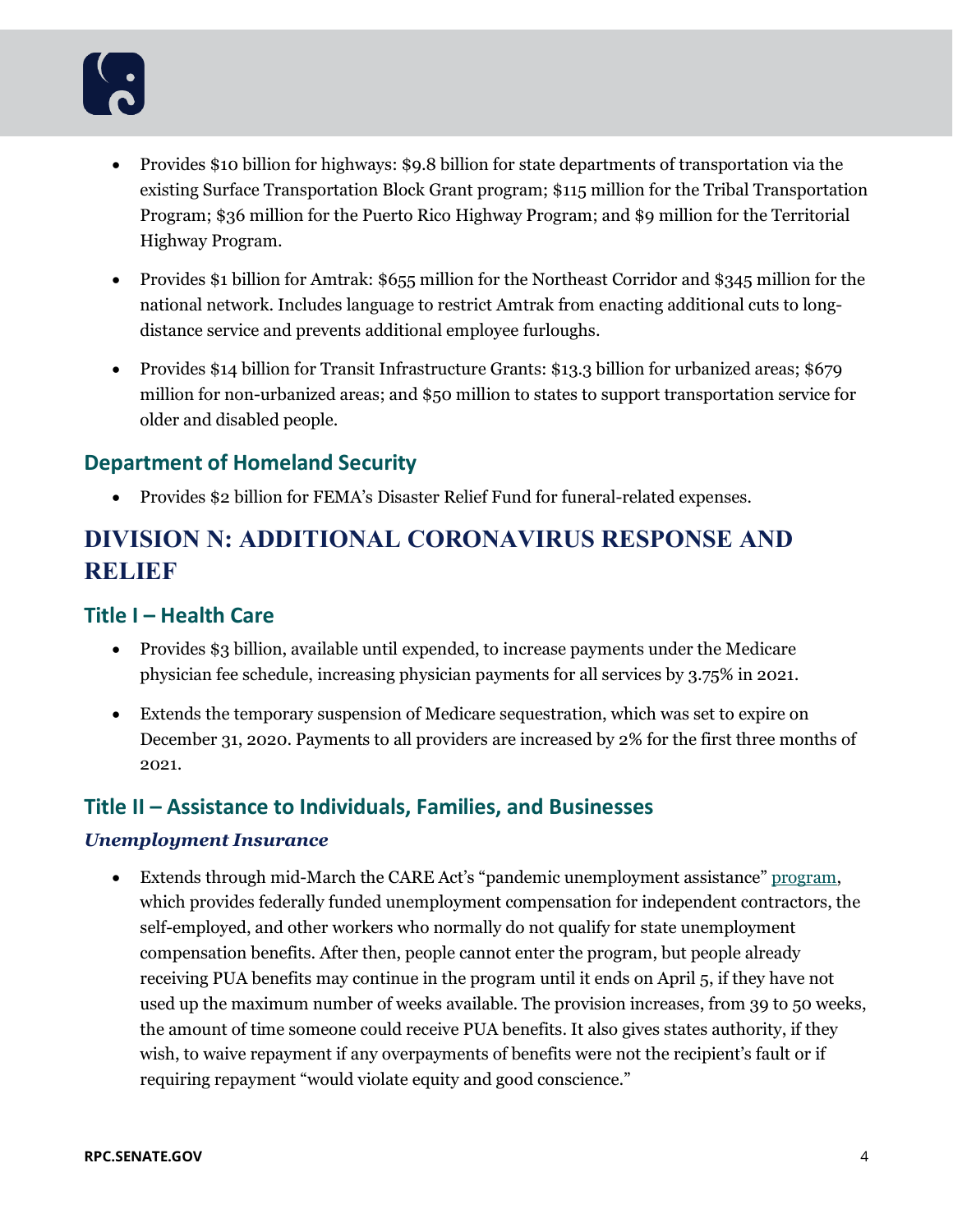- Extends through mid-March the CARES Act's "pandemic emergency unemployment compensation" program, which provides extra weeks of federally funded benefits for people who have exhausted their weeks of regular state benefits. After then, people cannot enter the program, but people already receiving PEUC benefits may continue in the program until it ends on April 5, if they have not used up the maximum number of weeks available. The provision also provides rules for states about sequencing PEUC benefits with other unemployment benefits.
- Provides an extra \$300 weekly payment for people receiving jobless benefits through a restored "federal pandemic unemployment compensation" program. It applies to weeks of unemployment beginning after December 26, 2020, and ending on or before March 14, 2021. This extra payment is on top of other jobless benefits, such as regular state benefits, PEUC, and PUA.
- Extends until March 14 the temporary waiver of interest accrual and payments on federal unemployment loans that states have **borrowed** to pay benefits.
- Extends until March 14 a CARES Act provision to provide money to states to reimburse government entities and nonprofit organizations for half of their unemployment benefit costs.
- Extends a CARES Act provision to reimburse states for the first week of regular UC if they waive their one-week waiting period for claimants. The provision lasts through mid-March and provides 50% federal funding.
- Extends two CARES Act provisions providing federal money for states' short-time compensation programs.
- Continues full federal funding of the extended benefits program through March 14. Normally, the federal government and states each pay half of the cost.
- Requires people applying for PUA to provide documentation within 21 days to show that they were employed or self-employed, rather than just self-certify their lost income, effective January 31. People already receiving benefits have 90 days to provide this documentation.
- Requires states to have systems for verifying an applicant's identity in the PUA program.
- Requires states participating in federal, pandemic-related unemployment programs to have systems in place for when someone refuses a suitable job or refuses to return to work without good cause. States must have a way for employers tell the state when people refuse work, and must tell people claiming benefits about the state's return to work rules.
- Provides a federally funded extra benefit of \$100 per week for people with mixed earnings. This is for people with at least \$5,000 of self-employment income who do not qualify for PUA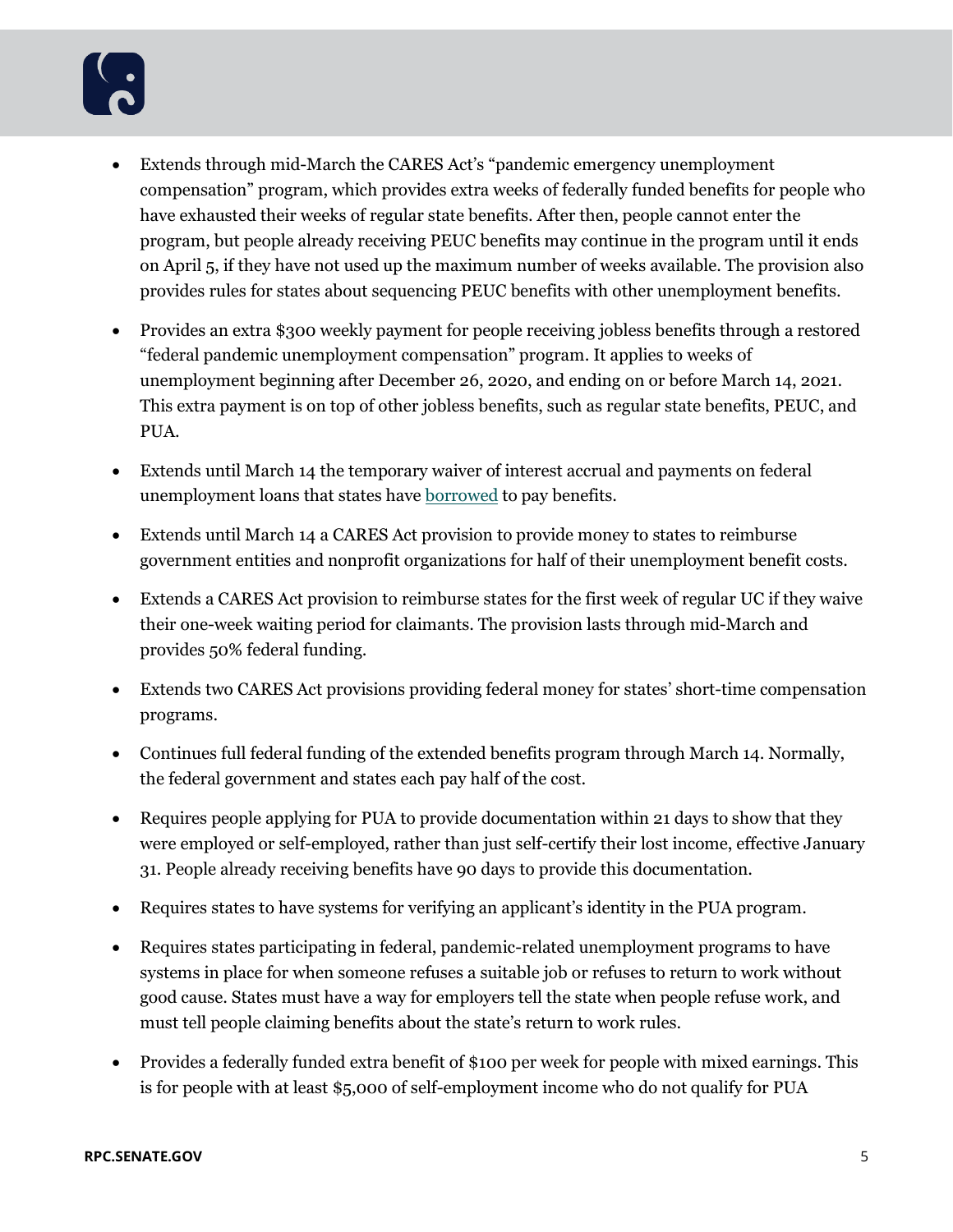because they also have wage income that qualifies them for some amount of regular state benefits. This benefit is in addition to the extra \$300 weekly FPUC program benefit. It ends in mid-March.

• Provides additional benefits to rail workers receiving benefits under the Railroad Unemployment Insurance Act, to provide parity between the treatment of rail workers and nonrail workers.

## *COVID-Related Tax Relief of 2020*

- Provides additional "economic impact payments" of \$600 (\$1,200 for joint filers) for taxpayers with adjusted gross income of up to \$75,000 (\$112,500 for heads of household; \$150,000 for joint filers). Families will receive \$600 per child under age 17. The EIPs phase out for people with incomes above these levels. People who receive income through Social Security, railroad retirement benefits, or veterans benefits remain eligible for the EIP. The law protects the payments from garnishment and requires adults or children who receive a payment to have a Social Security number. For couples filing jointly where only one spouse has a Social Security number, a \$600 payment is allowed. A payment for a child is allowed if the child and at least one parent have a Social Security number.
- Allows college students who received qualified emergency financial aid grants under the CARES Act to exclude the amounts from their gross income for tax purposes.
- Permits businesses to claim otherwise deductible expenses to operate their business while receiving a PPP loan that is forgiven. The provision is retroactive to enactment of the CARES Act and includes similar treatment for the new second-draw PPP loans.
- Excludes certain CARES Act loan forgiveness, Economic Injury Disaster Loan grants, and subsidies for certain small business loans from gross income for tax purposes. It also allows businesses receiving these benefits to continue deducting their normally deductible expenses. It extends similar treatment to the Targeted EIDL advances for small businesses and federal grants for operators of shuttered venues such as theaters, museums, and zoos.
- Extends the refundable payroll tax credits for paid medical and family leave under the Families First Coronavirus Response Act, through March 2021. It allows the tax credits to apply as if the paid leave mandate for employers – which is not extended – lasts through March.

# **Title III – Continuing the Paycheck Protection Program and Other Small Business Support**

• Provides \$325 billion overall in additional assistance to small businesses, nonprofits, and venues affected by COVID-19.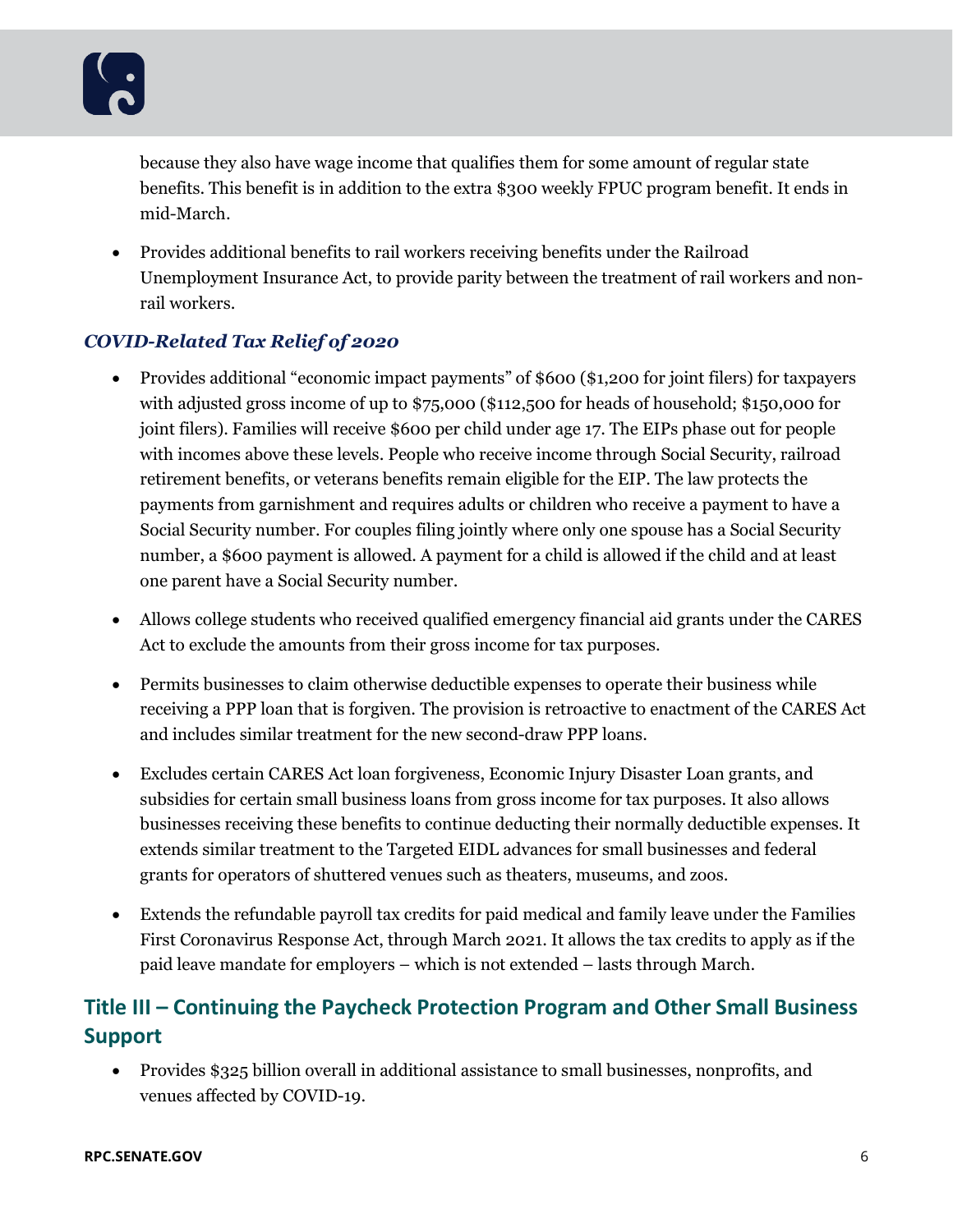- Establishes a second round of PPP loans for eligible businesses. Eligible entities are small businesses with no more than 300 employees that can demonstrate a reduction in gross revenues between comparable quarters in 2019 and 2020 of at least 25%.
- The maximum loan size is 2.5 times average monthly payroll costs, up to \$2 million total.
- Borrowers receive full loan forgiveness if they spend at least 60% of the second draw loan on payroll costs over a time period of their choosing between eight and 24 weeks.
- Establishes new forgivable expenses, including supplier costs on existing contracts and purchase orders, new technology operations, and costs related to worker protective equipment and adaptive costs.
- Simplifies the forgiveness application process for smaller loans up to \$150,000.
- Increases Small Business Administration authority for auditing and reviewing forgiven loans.
- Establishes a \$15 billion grant program to support theaters, museums, zoos, and other venues that have experienced significant revenue losses.
- Rescinds \$146 billion overall in unobligated funds, including \$137.5 billion from PPP.
- Codifies list of ineligible businesses for PPP, including those affiliated with the People's Republic of China.

#### **Title IV – Transportation**

- Provides \$16 billion to extend payroll support relief for aviation-sector employees, commonly referred to as the Payroll Support Program: \$15 billion for passenger air carriers and \$1 billion for contractors. Continues CARES Act conditions required as part of aid.
- Provides \$2 billion for transportation service providers, including bus, motorcoach, and passenger vessel operators, to address specific expenses such as payroll, personal protective equipment, rent, and insurance requirements.

## **Title V – Banking**

#### *Emergency Rental Assistance*

- Provides \$25 billion for a grant program to help Americans struggling to pay rent and utility bills. Treasury will distribute the funds to states and localities based on population, similar to how it [allocated](https://uscode.house.gov/view.xhtml?req=granuleid:USC-prelim-title42-section801&num=0&edition=prelim) money in the CARES Act's Coronavirus Relief [Fund.](https://www.rpc.senate.gov/policy-papers/coronavirus-relief-for-state-local-and-tribal-governments)
- States will receive a minimum of \$200 million. Localities with more than 200,000 people may apply to Treasury for a direct allocation. The District of Columbia is grouped with the 50 states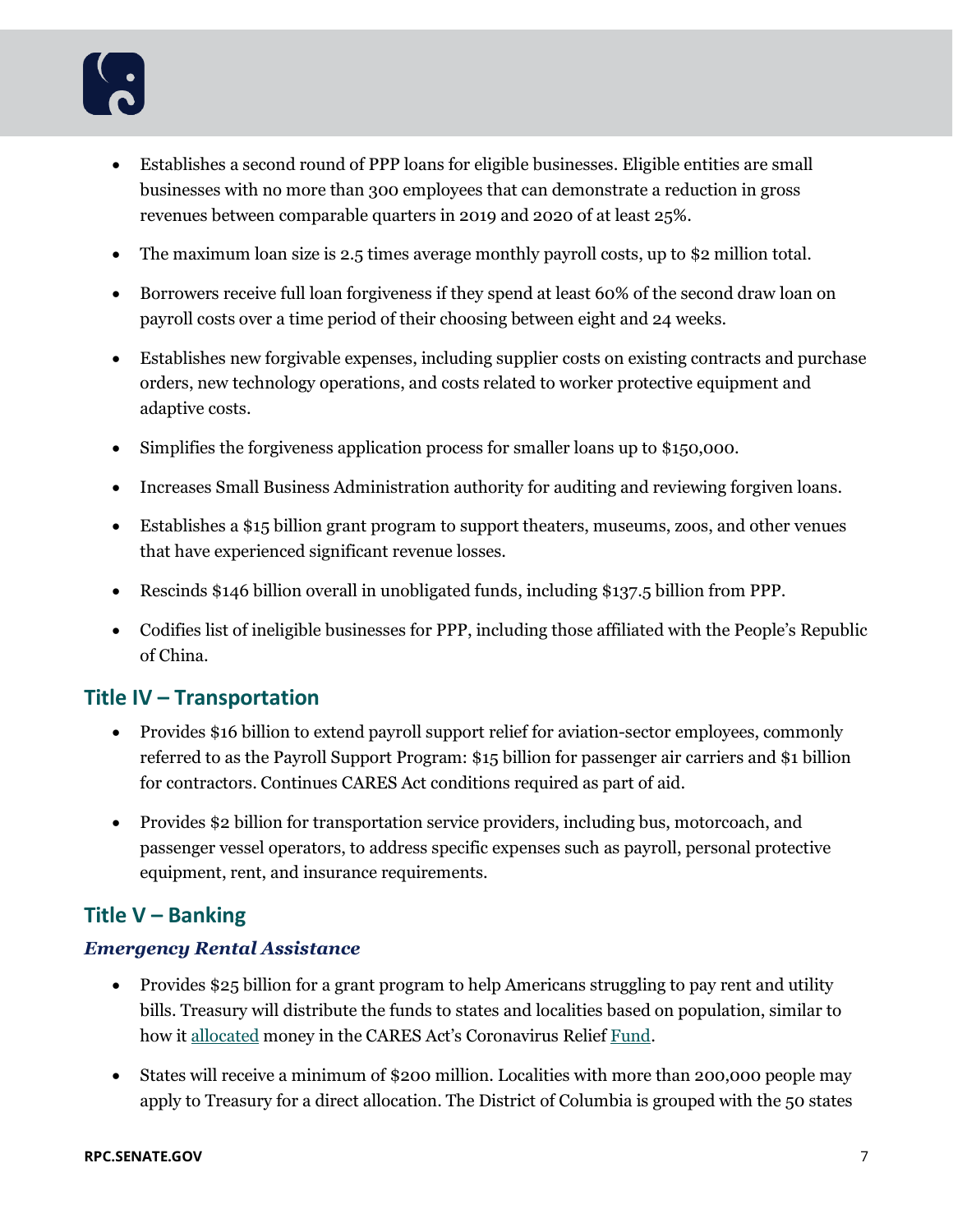for determining allocations. The law reserves \$400 million for the territories and \$800 million for Indian tribes and the Department of Hawaiian Homelands.

- States, localities, territories, and tribes must use most of the funds to help people pay housing expenses such as rent, utility bills, and home energy costs, as well as overdue payments for these expenses. A small portion may be used for housing services, such as case management.
- A renter household is eligible if someone in it has qualified for unemployment benefits or experienced some form of financial hardship related to the coronavirus. The household must demonstrate a risk of homelessness or housing instability, such as an overdue utility bill or eviction notice, and it cannot have an income that is more than 80% of the area median. The program prioritizes households with incomes at or below 50% of the area median, as well as those that have experienced unemployment for a period of 90 days or more.
- Tenants may apply directly to their state or locality for assistance, or landlords may apply on behalf of their tenants.
- Extends the CDC's nationwide eviction [moratorium](https://www.federalregister.gov/documents/2020/09/04/2020-19654/temporary-halt-in-residential-evictions-to-prevent-the-further-spread-of-covid-19) through January 31.

#### *Community Development Investment*

- Provides \$9 billion for Treasury to set up a new emergency capital investment program that invests in low- and moderate-income community financial institutions, to support their activities in their communities. It reserves some of this funding for smaller financial institutions.
- Provides \$3 billion for the Community Development Financial Institutions fund, including to help CDFIs increase lending, grants, and other investments in low- or moderate-income minority communities.

# **Title VI – Labor Provisions**

- For the duration of the COVID-19 health emergency, the law requires drug [testing](https://uscode.house.gov/view.xhtml?req=granuleid:USC-prelim-title29-section3195&num=0&edition=prelim) certification only for Job Corps enrollees who are on-site at a Job Corps center or going back to a center after participating in distance learning.
- The provision also broadens the program's age eligibility during the emergency and for one year after it ends, to allow people who would otherwise age out of the program to be able to participate in their final year.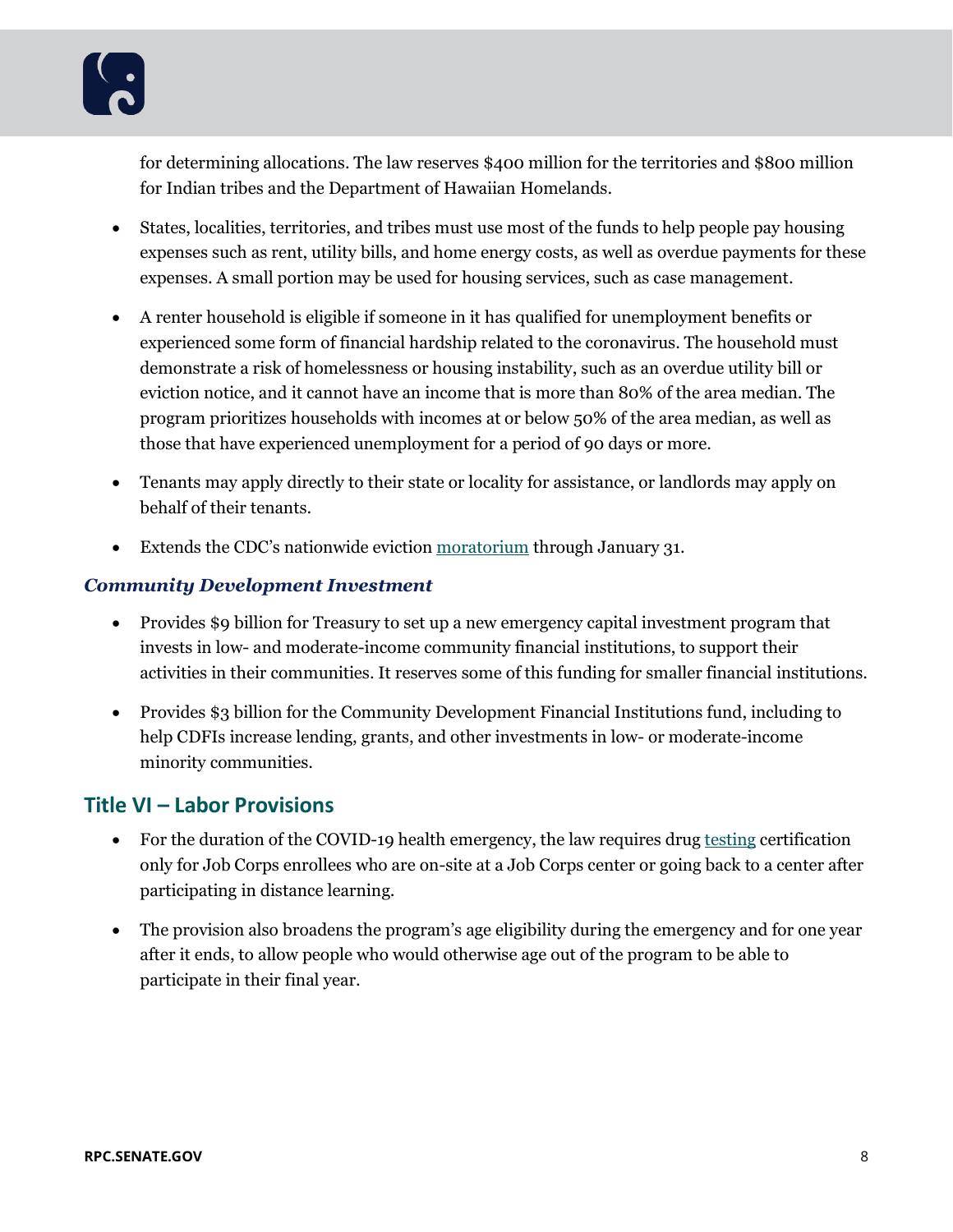# **Title VII – Nutrition and Agriculture Relief**

#### *Nutrition*

- Provides a 15% increase in monthly Supplemental Nutrition Assistance Program benefits for all participants for six months, from January 1 to June 30. The law provides an additional \$100 million in administrative funds for fiscal year 2021 and \$5 million to add online SNAP retailers.
- Includes an additional \$400 million for food banks through the Emergency Food Assistance Program, as well as \$13 million for the Commodity Supplemental Food Program.
- Expands the Pandemic Electronic Benefit Transfer program to include all children under the age of six in areas where schools or day care centers are closed or operating under reduced attendance or hours for at least five consecutive days.
- Provides partial − 55% − reimbursement to school food authorities and covered day care centers for costs incurred during COVID-19 emergency school closures in spring 2020.
- Includes an extra \$175 million for Older Americans Act's Meals on Wheels nutrition services.

#### *Agriculture*

- \$11.188 billion to support agricultural producers affected by the pandemic, including:
	- o Supplemental Coronavirus Food Assistance Program payments to producers of price trigger crops and flat-rate crops of \$20 per eligible acre and support to cattle producers.
	- $\circ$  Assistance for livestock-related losses that have not received support or faced a disparity under CFAP, including payments for losses related to the depopulation of livestock and poultry, and \$1 billion for payments to livestock and poultry contract growers to address revenue losses.
	- $\circ$  \$1.5 billion for the purchase of food and agricultural products to be distributed to people in need and for grants and loans to address worker safety at food processing and related facilities.
	- o Assistance to textile mills.
	- o \$200 million in aid for timber harvesting and hauling businesses.
	- o Permits payments to producers of biofuels, including advanced biofuel, biomass-based diesel, cellulosic biofuel, conventional biofuel, or renewable biofuel.
- Provides supplemental Dairy Margin Coverage payments.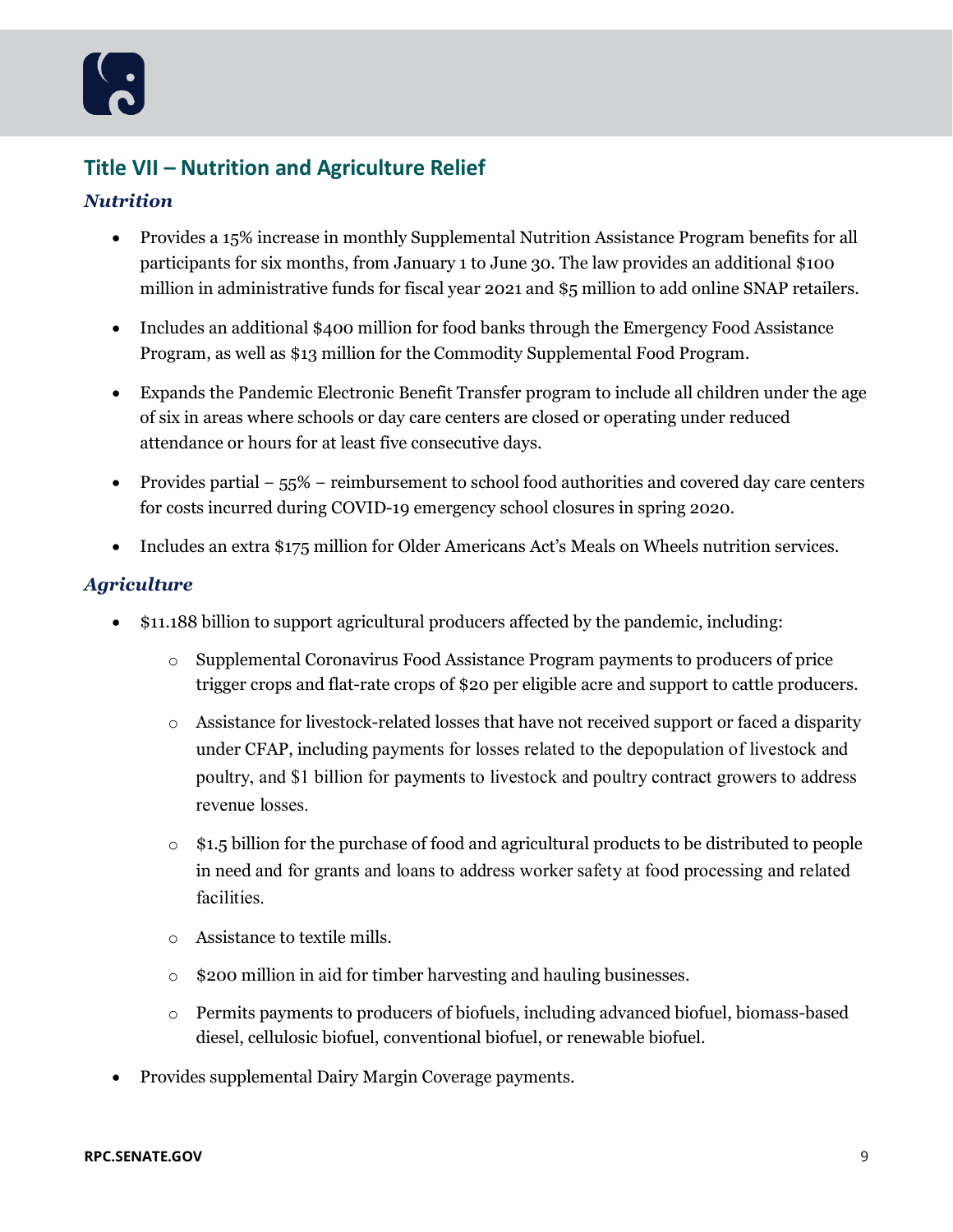

- Creates a trust to aid unpaid sellers of livestock.
- Provides \$60 million for grants to meat and poultry slaughter and processing facilities to bolster infrastructure and equipment, ensure conformity with labeling and safety regulations, and support the interstate sale of products.
- Provides \$28 million for grants to state departments of agriculture to support stress assistance programs for agricultural growers and producers.
- Provides \$350 million to facilitate additional support for existing specialty crop, nutrition incentive, local agriculture market, and agriculture training and outreach programs.

#### **Title VIII – United States Postal Service**

• Provides loan forgiveness for the U.S. Postal Service if it chooses to borrow the \$10 billion authorized under the CARES Act for operating expenses affected by the COVID-19 pandemic. USPS has yet to execute its borrowing authority.

#### **Title IX – Broadband Internet Access Service**

- Appropriates \$250 million in additional funds for the COVID-19 Telehealth Program. The program, established in the CARES Act, provides grants to help health care providers offer services to patients at their homes or mobile locations.
- Establishes an emergency broadband benefit program at the Federal Communications Commission for eligible households experiencing economic hardship as a result of the pandemic.
- Establishes a \$300 million broadband infrastructure program at the National Telecommunications and Information Administration at the Commerce Department to support broadband infrastructure deployment to unserved and rural areas.
- Establishes the Office of Minority Broadband Initiatives within NTIA to facilitate internet access to communities surrounding historically black colleges and universities, tribal colleges and universities, and minority-serving institutions.
- Appropriates \$285 million to the Connecting Minority Communities Fund to facilitate broadband development and access in minority communities.
- Establishes a \$1 billion grant program at NTIA to support broadband connectivity on tribal lands throughout the country.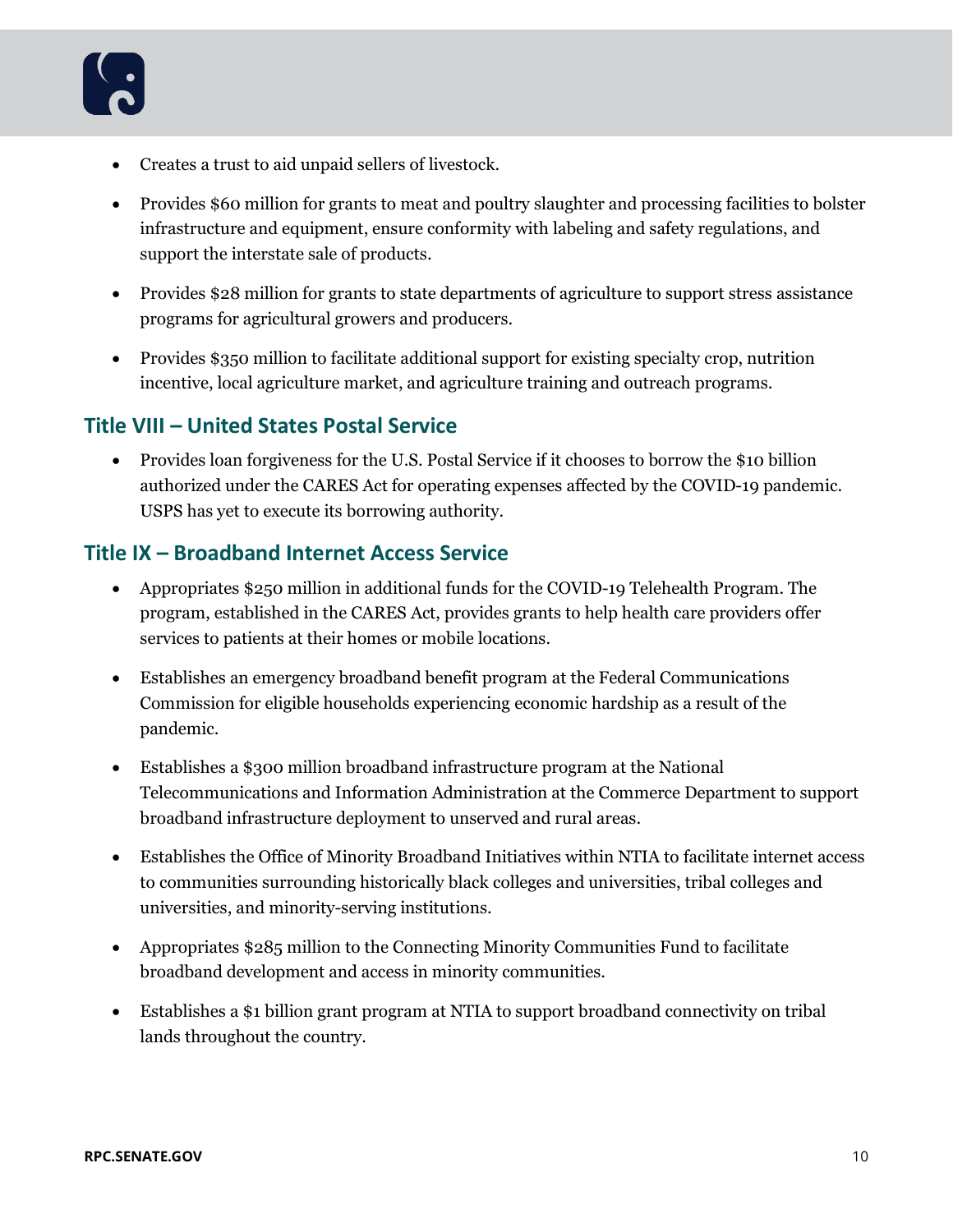- Provides \$1.9 billion to fund the FCC's Secure and Trusted Communications Networks Reimbursement Program, which reimburses providers to replace unsecure communications equipment in their networks.
- Fully funds the Broadband DATA Act, which directs the FCC to collect more broadband coverage data and map the availability of broadband services throughout the country.

# **Title X – Miscellaneous**

#### *Coronavirus Relief Fund Extension*

• Gives states, localities, and tribes until December 31, 2021, to spend coronavirus relief funds that were appropriated in the CARES Act. The law does not provide new money or change the program.

#### *Exchange Stabilization Fund Rescissions*

- Rescinds more than \$429 billion in unobligated balances that the CARES Act provided to support emergency loans, loan guarantees, and other investments by the Treasury and Federal Reserve.
- The CARES Act allocated funds to Treasury's exchange stabilization fund to support temporary, emergency lending [facilities](https://www.crs.gov/Reports/R46329) set up by the Fed under section 13(3) of the Federal Reserve Act. This provision decisively ends the CARES Act-supported facilities as of December 31, 2020, and prevents them from being duplicated without approval from Congress. Specifically, it prevents the exchange stabilization fund from being used for any 13(3) program or facility that is the same as any program or facility that received an investment under the CARES Act, except for the Term Asset-Backed Securities Loan Facility.

# **DIVISION EE: TAXPAYER CERTAINTY AND DISASTER TAX RELIEF ACT OF 2020**

- Allows taxpayers to use their 2019 earned income for determining the Earned Income Tax Credit and the Additional Child Tax Credit in tax year 2020.
- Extends for 2021 the charitable deduction for people who do not itemize on their tax returns: up to \$300 for individual filers and \$600 for married couples filing jointly. The law also includes a one-year extension of the CARES Act's increased limits for deductible charitable contributions for taxpayers who itemize.
- Allows people who contribute to health and dependent care flexible spending accounts to carry over unused benefits up to the full annual amount from 2020 to 2021 and from 2021 to 2022. It